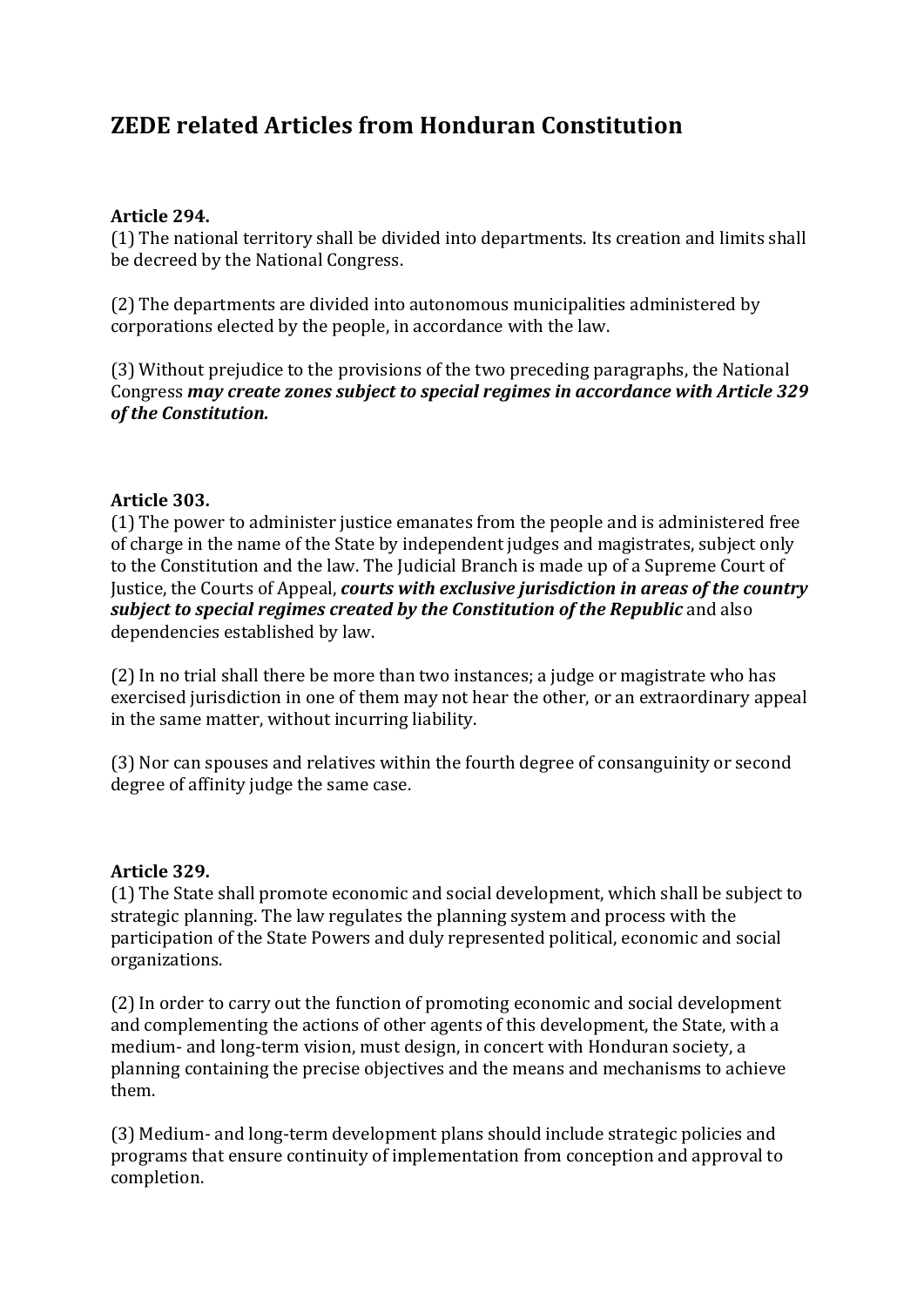(4) The nation plan, the comprehensive development plans and the programs incorporated therein are binding on successive governments.

## ZONES OF EMPLOYMENT AND ECONOMIC DEVELOPMENT:

(5) The state may establish zones of the country subject to special regimes which shall have juridical personality, and are subject to a special fiscal regime and may incur obligations which do not require the guarantee or collateral of the state in solidarity, and may create contracts until the fulfillment of their timely objectives and during various governments. They shall enjoy functional and administrative autonomy that shall include the functions, abilities, and obligations that the Constitution and the laws confer on the municipalities.

 $(6)$  The creation of a zone subject to a special regime is the exclusive power of the National Congress, by a qualified majority, given an approving plebiscite by two thirds in accordance with that established in article five of the Constitution. This requirement is not necessary for special regimes created in zones of low population density. A zone of low population density means those in which the number of permanent inhabitants per square kilometer is less than the average for rural zones calculated by the National Institute of Statistics, which shall issue the corresponding ruling.

(7) The National Congress, upon approving the creation of zones subject to special regimes must guarantee that where appropriate there is respect for the ruling issued by the International Court of Justice of the Hague on the 11th of September, 1992 and that provided in articles 10, 11, 12, 13, 15, and 19 of the Constitution of the Republic regarding the territory. The zones are subject to the national legislation in all topics related to sovereignty, application of justice, national defense, foreign relations, electoral matters, and issuance of identification documents and passports.

(8) The Gulf of Fonseca must be subject to a special regime in accordance with international law, and that established in Constitutional article 10 and this article. The Honduran coasts of the Gulf and the Caribbean Sea remain subject to the same constitutional provisions.

(9) For the creation and operation of these zones the National Congress must approve an Organic Law, which may only be modified, reformed, interpreted or revoked by a favorable two thirds of the members of the National Congress. The celebration of a referendum or plebiscite by the people who inhabit the zone subject to the special regime is also necessary when its population is greater than one hundred thousand inhabitants. The Organic Law shall expressly establish the applicable regulations.

(10) The authorities of the zones subject to special regimes have the obligation of adopting the best national and international practices to guarantee the existence and permanence of the social, economic, and legal environment adequate in order to be competitive at the international level.

 $(11)$  In order to solve conflicts within the zones of the country subject to special regimes, the judicial branch through the Council of the Judiciary must create tribunals with exclusive and autonomous competency over them. The judges of the zones subject